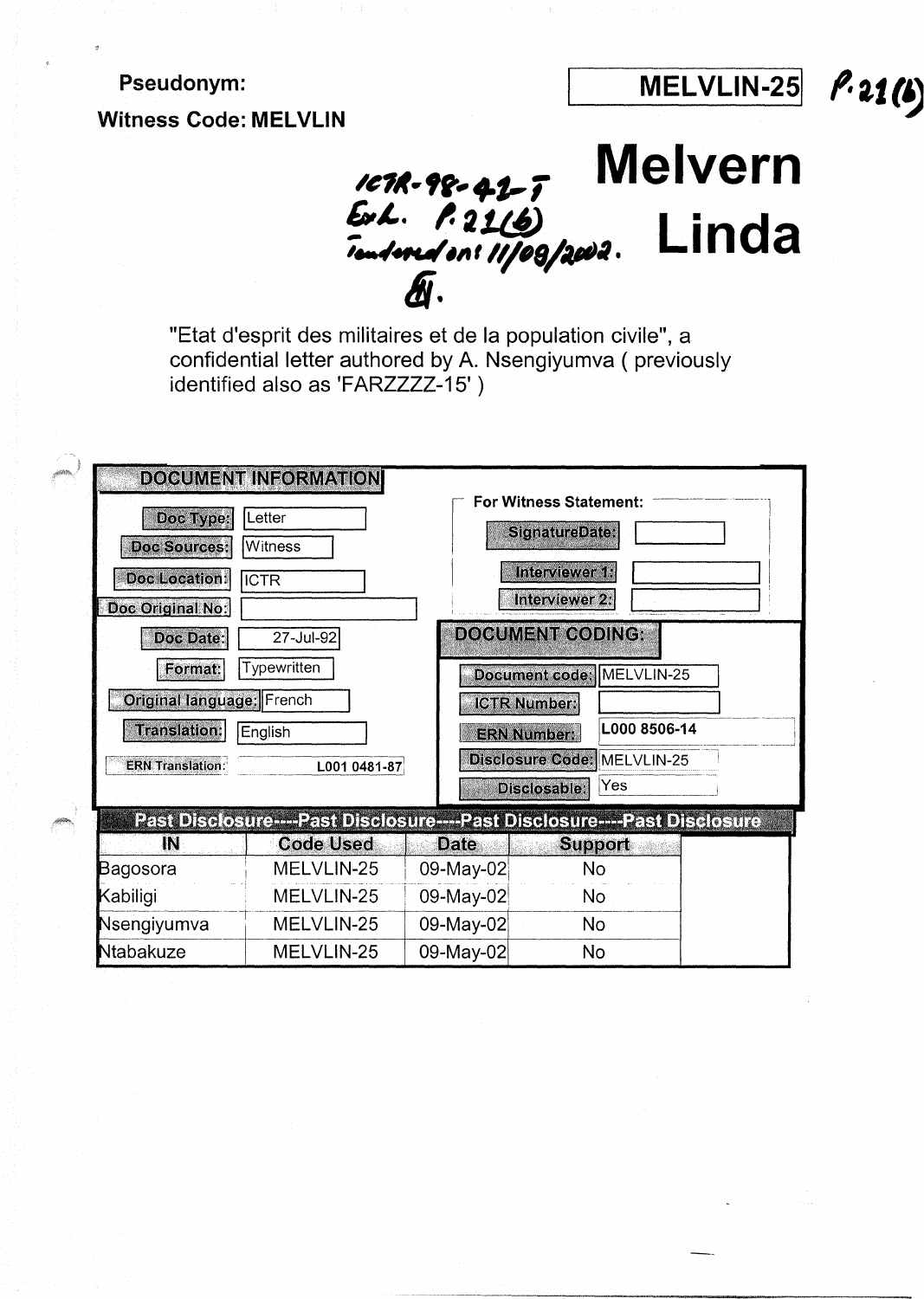# Republic of Rwanda

Kigali, 27 July 1992

# Ministry of Defence Rwandan Armed Forces Staff Headquarters

# Intelligence Service (G2)

#### Memorandum to the Army Chief of Staff

#### [CONFIDENTIAL}

# SUBJECT: MOOD OF THE MILITARY AND CIVILIANS

1. The political situation of our country and the ongoing war have aroused many comments by soldiers and civilians alike.

Coming in the wake of certain political events and pressure from the enemy, the comments have created a certain mood which must be brought to your attention as it is certainly a matter of concern.

You will find below some of the comments, followed by my opinion and views.

2. These comments which are often made by both civilians and soldiers have been generated by various issues.

#### {A) The Arusha Accords

(1) The comments made by civilians on these Accords are many but I need not mention them since they are made publicly, even over the radio during news programmes broadcast by political parties or the coverage of rallies.

In a nutshell, many people severely criticize the contents of the Accords which only favour the RPF to the detriment of Rwanda. They are therefore calling for their review so that the points which do not favour us should be revisited.

Most of those who criticize the Accords are worried about the possible merger between the Rwandan Armed Forces and RPF elements

The civilian population is opposed to this eventuality and believes that it is a devious way of seizing power in Rwanda from within.

Even members of some opposition political parties, especially the MDR., are not in favour of any merger between the Rwandan Armed Forces and RPF armed elements. In fact, all those who are against the merger believe that our country is being sold to the enemy.

The people are therefore afraid of all this. Some of them are even saying that they are immediately going to get ready to flee before the INKONTANYI arrive, adding that prior to their flight they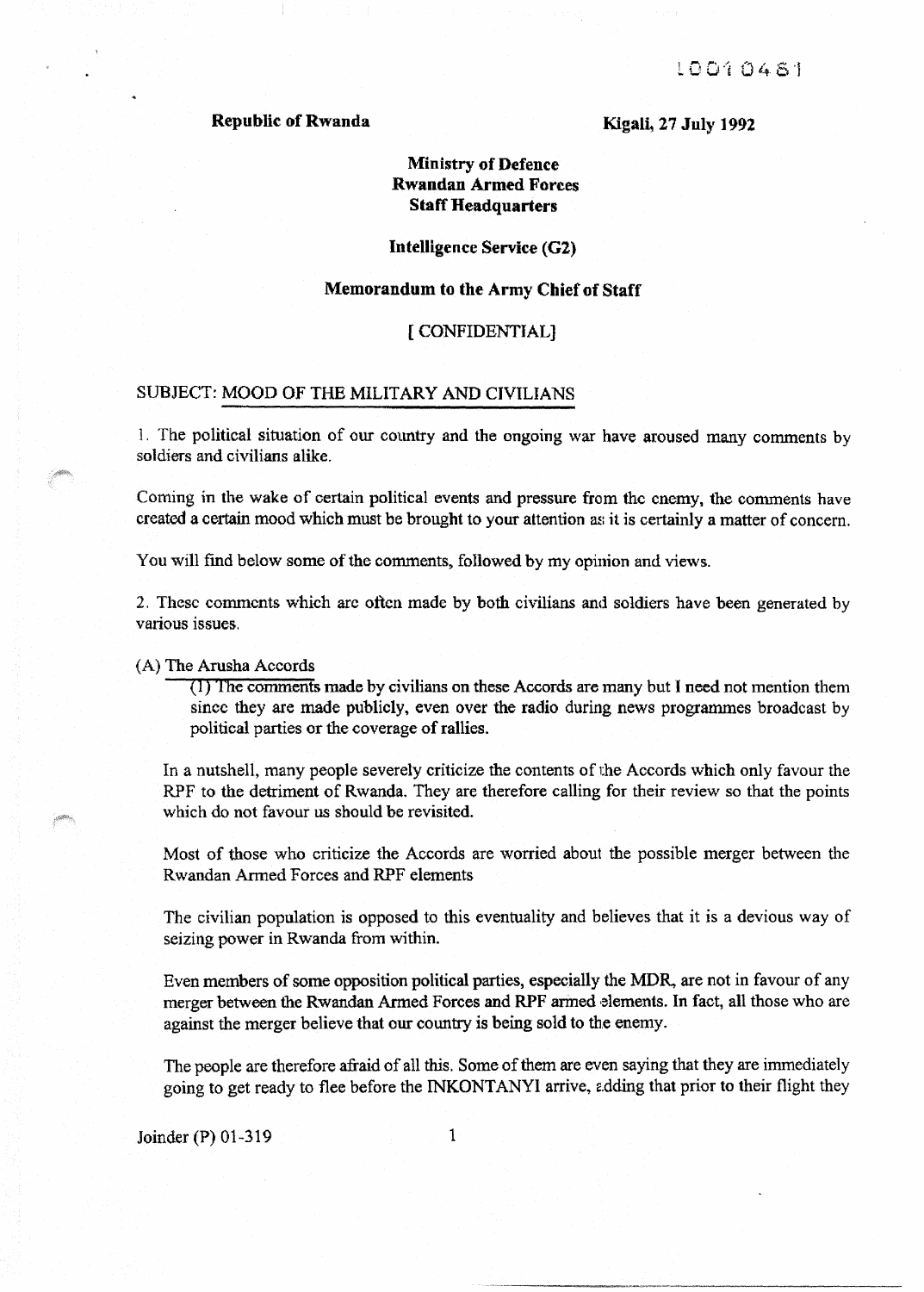### will massacre the Tutsi.

(2) As for the military, many soldiers virulently disapprove of any merger between the INKONTANYI and the Rwandan Armed Forces. Officers are among those denouncing this provision of the Arusha Accords opining that they could, eventually, put up with the absorption of a few INKONTANYI elements in the Army, in proportion to the Tutsi population in this country.

If the Tutsi account for 14 percent of Rwandans, the INKONTANYI to be absorbed should represent 14 percent of the future Rwandan Armed Forces. To go beyond that, say the Officers, in fact, the other soldiers as well, would amount to selling this country to the enemy, what the Military would not allow.

In their conversations, some officers go as far as wondering whether things should stay the way they are, in other words whether civilian authorities should continue issuing directives and taking decisions which go against the interests of the Nation, for the sole pwpose of protecting the immediate interests of their parties.

They wonder how long this is going to last, while expressing their worries over the interference of politicians in purely military matters. They conclude that it is time this situation changed.

Regarding the merger with the INKONTANYI or their absorption, the officers are of the opinion that the Government, through MINAFET and the Ministry of Defence should, in a meeting to which more military officials should be invited, endeavour to explain this matter and allow an open discussion thereon in order to get the feel of and record the worries and views of soldiers on this issue. Such views should be taken into account in future negotiations. They say that it is right to do so since they, and not civilians, are the ones who will be required to work with the INKONTANYI.

In any case, the military is apprehensive about a possible merger between the INKONTANYI and the Rwandan Armed Forces. They already have a premonition that if the INKONTANYI are absorbed in great numbers they will massacre our soldiers, especially our cadres.

Some of our officers are even saying that before they flee from this country they will first settle old scores with those of our leaders who caused the disaster by naively yielding to all the demands of the enemy fighting us.

(3) Many civilians are now beginning to approach soldiers telling them that the Rwandan Armed Forces are their last hope and that they should therefore right the situation in time by putting an end to the intrigues of irresponsible civilians who are only seeking immediate returns under the umbrella of political parties, instead of taking into account the interests of all the Rwandan people.

Therefore, on the whole, there is widespread anxiety among civilians and soldiers in view of the possible merger between the Rwandan Armed Forces and the INKONT ANYI . Many people feel that our leaders do not have the interests of the Nation at heart.

(4) The officers object to the provision in the Arusha Accords that a new a new army is going to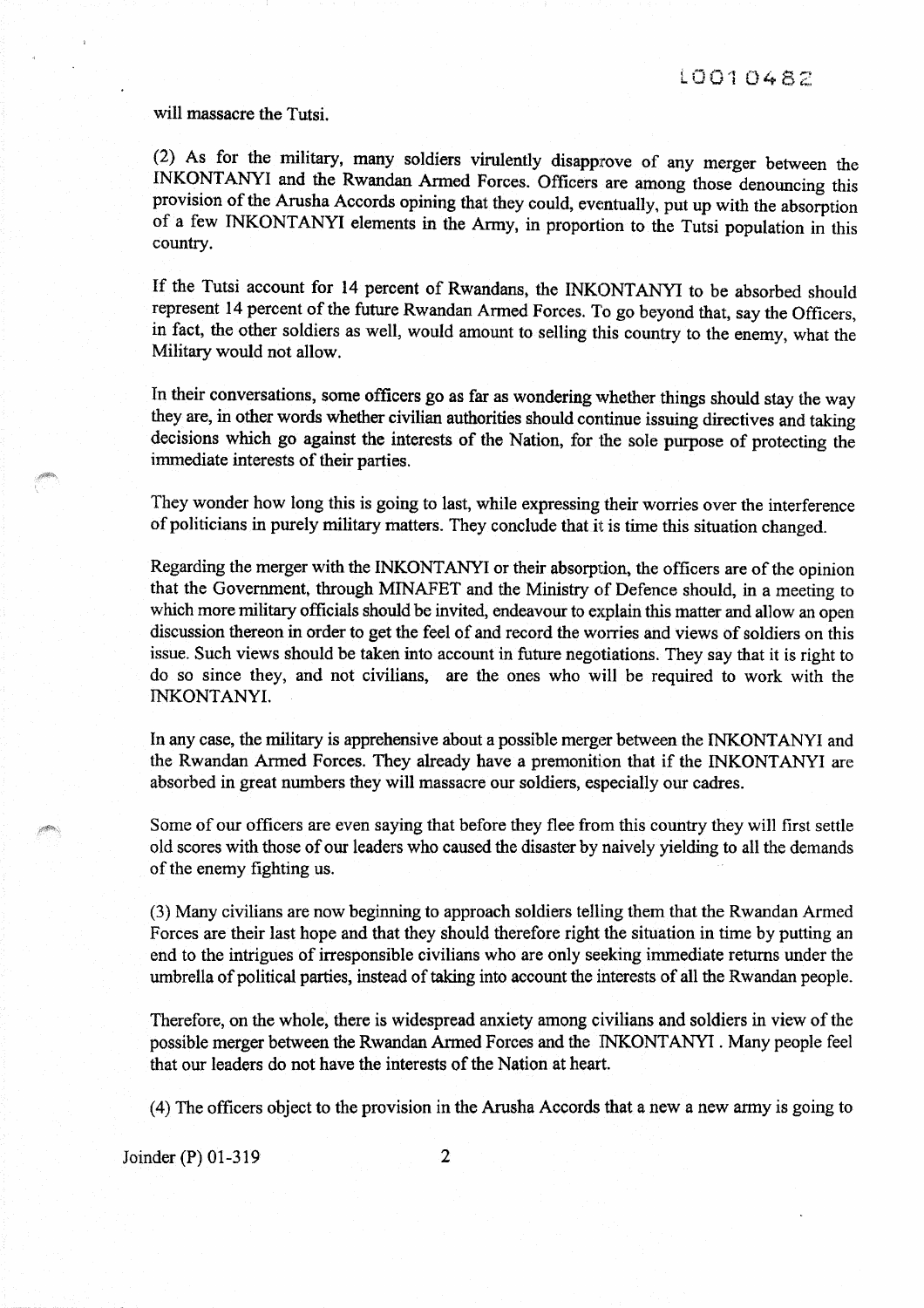be created, which provision ignores the fact that the Rwandan Armed Forces already exist. They severely criticize the fact that even Radio Rwanda no longer talks of "The Rwandan Armed Forces" but rather of "Government Armed Forces". The officers underscore that this reasoning gives the impression that the Rwandan Armed Forces are a faction on the same footing as the RPF elements, a view they loathe.

They too do not hesitate to say that " this country has been sold out".

(5) Members of all political parties (save, of course, the *Parti Liberal)* do not understand at all the unilateral and unconditional release by Rwanda of prisoners of war and the acolytes of the enemy.

To most people, this is further proof that only the enemy is deriving any benefit from the Arusha Accords and that the Government allows itself to be hoodwinked all the time.

Some people believe that there are some individuals among 1he negotiators of the Accords who are working for the enemy, offering the enemy everything, to the detriment of the interests of the Nation.

The people are therefore asking the Rwandan Armed Forces to do something to put the situation right before it is too late. Greatly vexed, some even go as far as saying that our troops should withdraw from the war front, for it serves no purpose to be riddled with bullets when so-called political leaders are busy selling out the country to the very enemy whom we are fighting.

The soldiers speak almost the same language. They want to know when and under what conditions their colleagues captured by the enemy will be released, now that the enemy has secured the unconditional release of their own people. This has, of course, increased their demoralization, especially as some of them think that the officers sanctioned the operation during their meeting with the Prime Minister and MINAFFET at the ESM. Some soldiers are saying that before they flee, as the enemy advances in great numbers towards the capital, they will deal with the officers who easily gave in to the wishes of reckless civilian authorities (I am only repeating what is being said).

For their part, the officers feel they have been tricked by MINAFFET and the Prime Minister. Indeed, they do not understand why these two authorities met so many military officials purportedly to explain to them the Arusha Accords and yet forgot, of course knowingly, to speak to them on the unilateral and unconditional release of prisoners of war and the acolytes of the enenny.

The officers say they have thus been misused because both civilians and the military believe that they were aware of the manoeuver which occurred on the very evening of the meeting with the authorities mentioned above. It is with a lot of bitterness that they refer to this matter.

### B. Dismissal of Communal authorities (KUBOHOZA)

(1) Some people think that the "KUBOHOZA"phenomenon which consists, in particular, of dismissing officials who are not well looked upon by opposition political parties, especially pro-MRND bourgmestres, may create disorder in the country, if the Government does not put an end to it in time. This is all the more disquieting as senior political leaders, including the Prime Minister, officially endorse and support these reprehensible acts.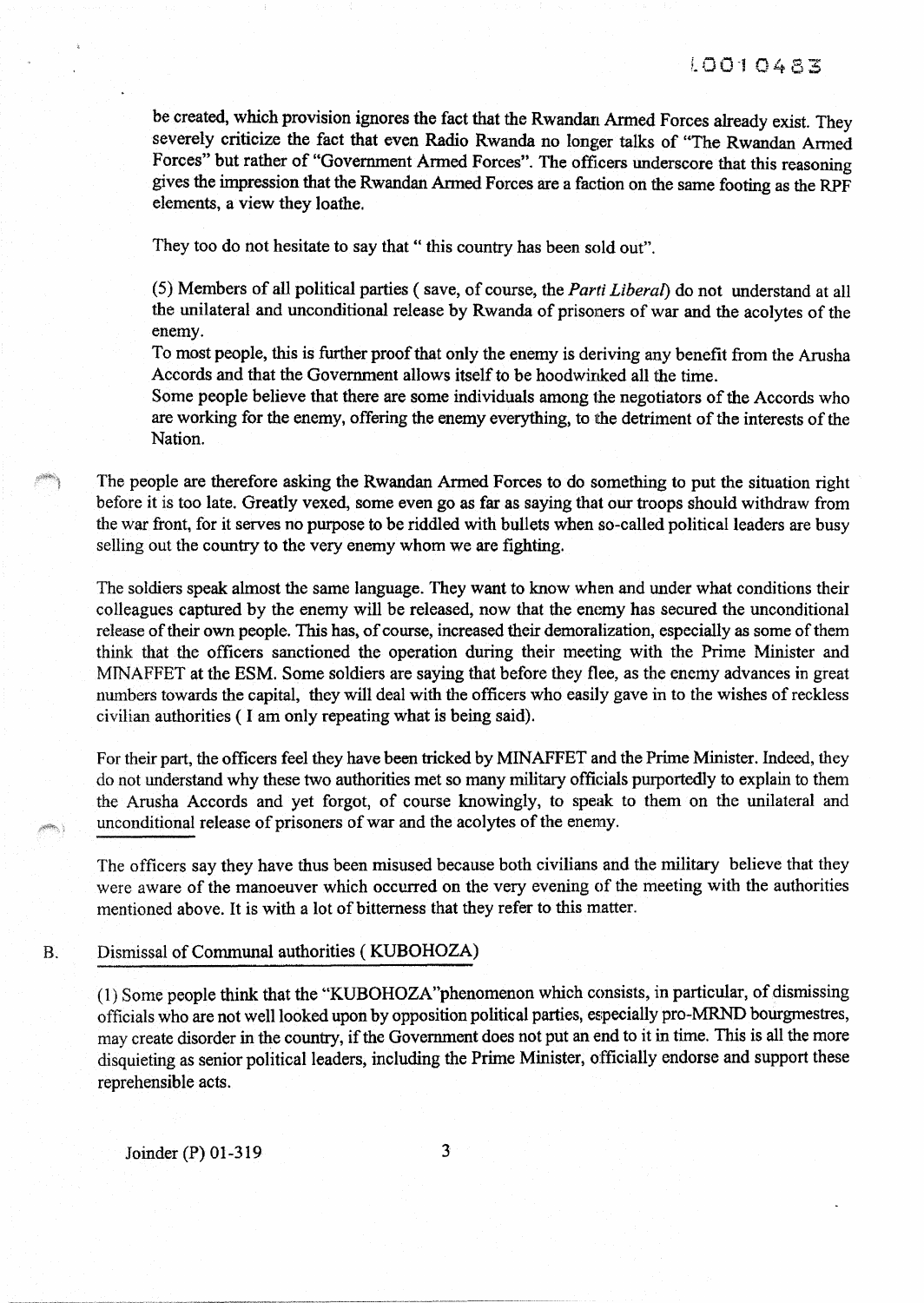People wonder whether the Prime Minister, for example, still feels be is the Prime Minister of the entire Government when he goes to the extent of practising "KUBOHOZA" himself by distributing MDR badges to bourgmestres forcibly converted during party rallies.

People also wonder how worse the situation could get, if the Head of State does the same thing for the benefit of his party, the MRND.

The same questions are being asked as people wonder why State civil servants should be relieved of their posts without compensation, simply because they do not belong to the same party as the minister.

Many people are furious about this, especially MRND members who wonder whether MRND ministers are really committed to defending the interests of their party or whether some of them are not there only to defend their own interests.

I also noted the views of some officers who, without necessarily taking sides, are nevertheless saying that "if the President does not defend his people, if he does not stand up in time against the scheming of these  $\Diamond$  pro-enemy parties, in other words if too is only defending his own interests while ignoring those of the Nation and bluntly abandoning those who have supported him so far; well, if he fails to react in time to these dramatic situations so as to save the Nation and honest people, he is going to find himself alone since no one wants to die for someone who will not recognize him".

"Ahubwo mazabimubwire abimenye", they added.

3 Personal views

(a) The Arusha Accords were one-sided Accords to the benefit of the enemy who therefore feels that they could go further and demand more. The concessions thus made to the enemy may seriously mortgage the interests of the country.

Being aware of this, the people are protesting everywhere. Many members of even opposition political parties are denouncing certain aspects of the accords, especially those provisions relating to the formation of a new national army and the unilateral release of prisoners of war and acolytes of the enemy, which release was made to the detriment of Rwanda.

Soldiers, in general, do not at all approve of the accords, believing that the country has been betrayed to the enemy and that, consequently, it is no longer necessary to continue fighting, since all the war efforts are being negated by political leaders who are only out to defend their own interests.

( b ) I think that this situation is serious and should be examined more closely in order to redress the damage done, if that is still possible.

As concerns the military, I think it is still time to organize a broad-based discussion on the Accords, especially with respect to the formation of the "new army". Through such a discussion the feelings and concerns of soldiers, in other words the feelings and concerns of those who will be required to live with the INKONTANYI in the "New Army", will be known.

Inspiration could even be drawn from some of the views that would emanate from the discussion, instead of being subjected to decisions that cater for immediate political interests, whereas the consequences of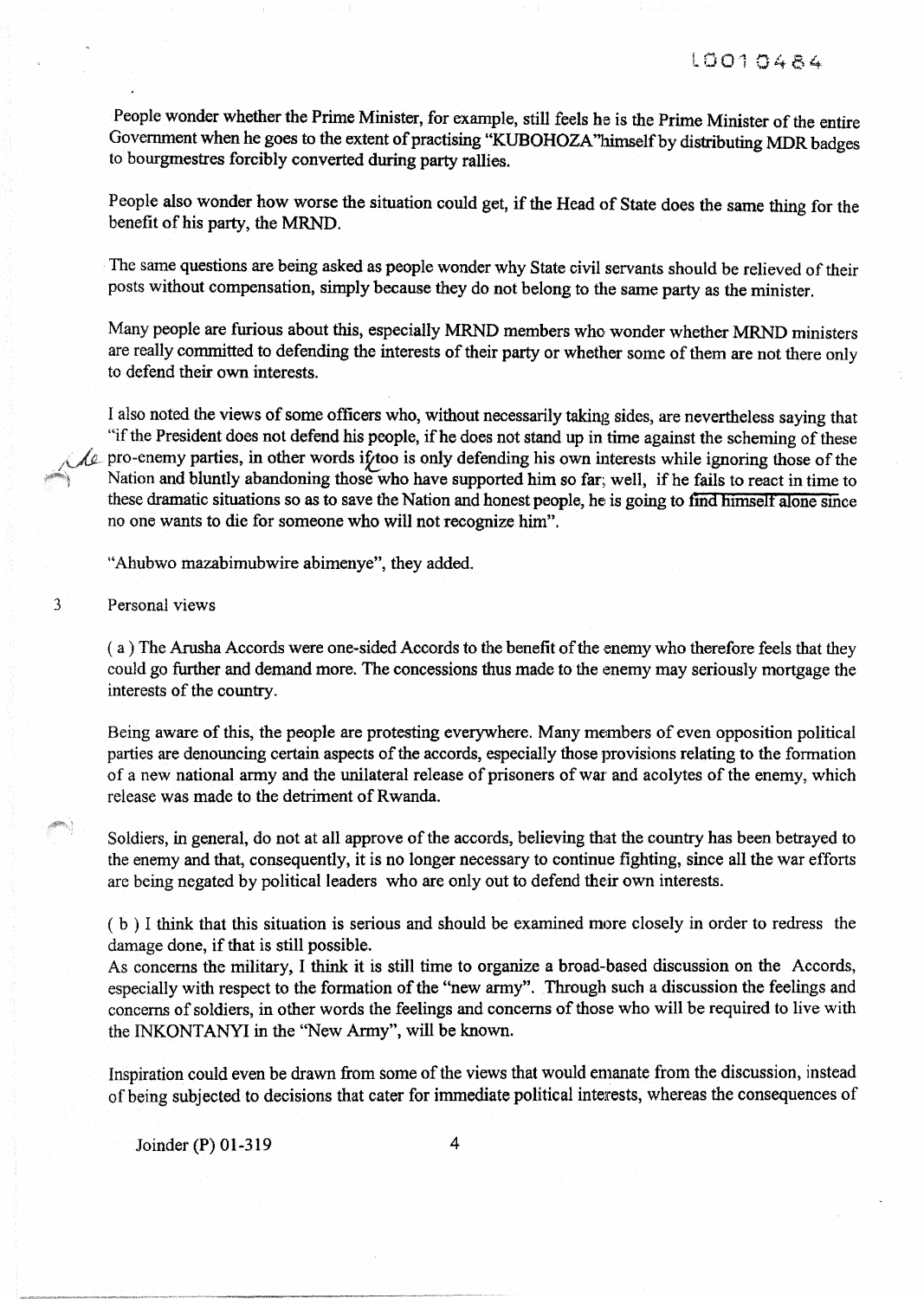such decisions may seriously compromise the future of the Rwandan Armed Forces and that of the country.

The Head of State had promised to hold a second meeting with military leaders. Why not take advantage of that meeting where everyone will speak their mind without fear of being rapped over the knuckles? No longer being sure of their future as transfers seem to be controlled from a distance by circles outside the Rwandan Armed Forces, the officers are indeed beginning to harbour some obsessive fear. So, they fear to speak their minds in the presence of certain persons. This is the truth; it is pointless trying to run away from it. This obsessive fear now hounds some of them.

c. The uneasiness noticed among civilians is also noticed among soldiers. Everyone openly says that this country has been betrayed and that something must be done to save it. Civilians are counting on the Armed Forces and some of them are already approaching soldiers to tell them that the time has come to save the country form chaos. This is a dangerous situation and, under the circumstances, anything may happen, especially as people no longer hesitate to say that if the Head of State is not ready to assume his responsibility to save the country, he should hand over power. This is what people say openly.

d. The soldiers ARE NOT willing to live together with the INKONTANYI and do not at all understand why we are asking them to fight, since we release the INYENZI captured at the front as well as the recruiting agents who supply combatants to the enemy front. All this annoys the troops who are beginning to criticize severely both the civilian and military leaders. Officers are beginning to distrust more and more their superiors and they say so. This situation calls for reflection and a remedy.

e. The Arusha Accords have caused widespread turmoil and vexation .. Yet, the war may continue, and if it does, we may face the following problems:

-soldiers becoming tired and demoralized;

-increasing economic hardship;

-the risk of partners abandoning us;

-the risk of politicians causing chaos, which will be to the advantage of the enemy, and so on and so forth.

Under such circumstances, this country may fall into the hands of the INKONTANYI, an eventuality fraught with dire consequences.

In order to prepare ourselves for the continuation of hostilities, which in the final analysis are inevitable, in my opinion the following measures must be taken:

( 1) - recruit and train enough soldiers whose morale would be less affected. They will be better equipped to face the enemy who has been perked up by a series of cheap victories and sustained propaganda.

 $(2)$  - make sure we have enough ammunition because a new lack of ammunition may cause practically irreversible disaster.

(3)- strive to stay in the good books of our friends and partners, especially France and the United States. In this regard, it is necessary to prepare their minds, making them understand that Rwanda is a unique case, that we are confronted with an enemy who wants to regain the power it lost and that any good intention it may display is only a subterfuge aimed solely at taking over power and thereafter proceeding to avenge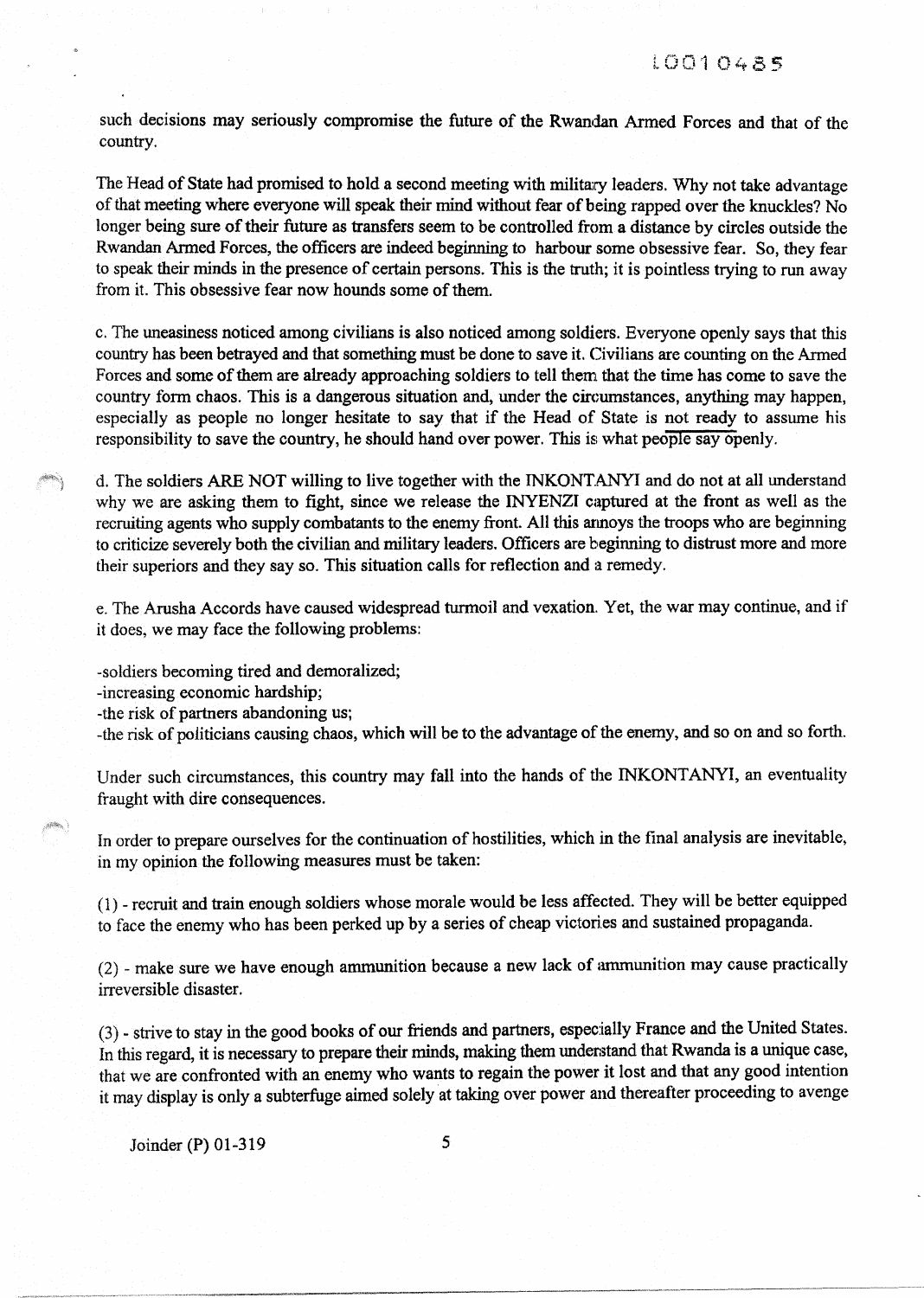the victims of the 1959 Revolution and of the events that followed that revolution up to 1973. These friends and partners will thereby help us weaken the enemy who is still asking for more. After this, we could easily sell the concept of representation within the Rwandan Armed Forces, representation based on the proportion of each ethnic group in the Rwandan population, in lieu of a complete merger which, if it ever happens, will end up in the disaster of a more deadly civil war. Politicians must understand this:

 $(4)$  - Induce our friends and partners to give priority to the democratic process instead of getting bogged down in insidious considerations put forward by the enemy. Clearly, this calls for a national consensus so that we all speak the same language regarding the war;

Parties like the PL and others operating within its fold should listen to reason by giving priority to the interests of the Nation. In any case, if they fail to do so, the masses will react, now that they are becoming aware that they have been duped. Mob action is difficult to control.

{5)- the population and the Rwandan Anned Forces having been vexed by the actions of the Government which only engages in political scheming ( I am only repeating what is being said ), this Government may be compelled to resign. It would therefore be necessary to persuade our friends not to abandon us under the pretext that we are not showing any sign of goodwill.

To this end, the democratic process must be kept on course and, whenever necessary, shown to the world to prove that, in spite of our current difficulties, we are still committed to democracy or, rather, to the democratic process;

f. In my opinion, it is absolutely absurd that at a time when the enemy is threatening the country and swears to seize power in Kigali ( they are about 50 km away from the capital ) the people inside the country are tearing one another to pieces under the cover of political parties and with the blessings of the leaders of these parties. It is not in such circumstances that we will be able to unite against the enemy threatening us. These quarrels and the "KUBOHOZA" business that some officials wholeheartedly support must cease.

People, especially the *bourgmestres,* should feel secure, if we are asking them to ensure security inside the country.

Some officials (e.g. bougmestre Gatete and others) should be left alone, instead of being made victims of the zeal they have shown in the interest of the nation.

Government employees should not be victims of injustices stemming from political parties, otherwise they will become dissatisfied and swell the ranks of those who are against authority thereby worsening the climate of uneasiness prevailing in the country.

In passing, I should point out that the employment of many Tutsi and PL members by the government has greatly annoyed Hutu elements who have been laid off. Tension is high.

#### 4. Conclusions

(a) The people are unhappy and have been demoralized by the government's action which favours the enemy. The soldiers are demoralized and apathetic. They are not willing to work together with the